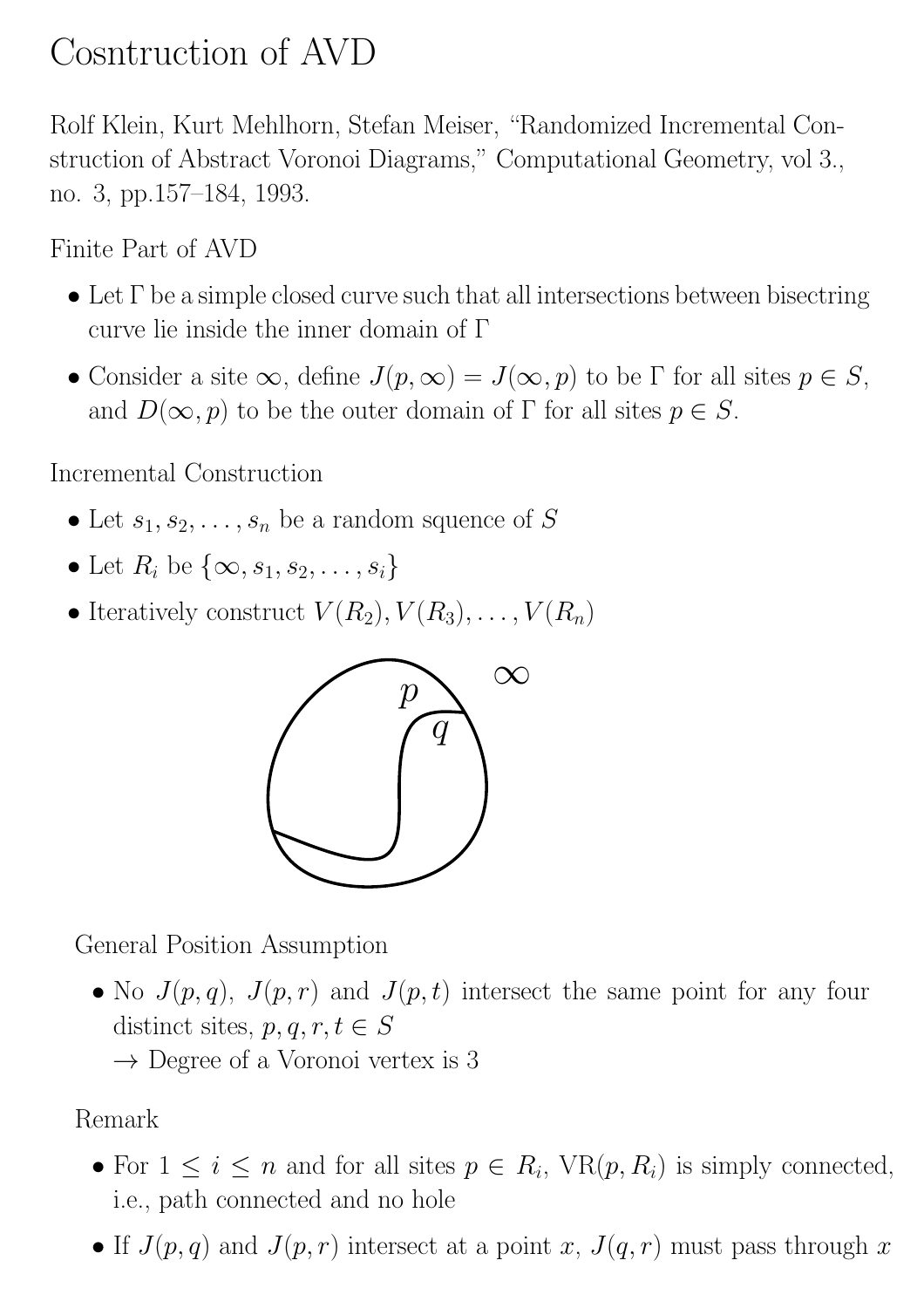Basic Operations

- Given  $J(p,q)$  and a point v, determine  $v \in D(p,q)$ ,  $v \in J(p,q)$ , or  $v \in D(q,p)$
- Given a point  $v$  in common to three bisecting curves, determine the clockwise order of the curves around  $v$
- Given points  $u \in J(p,q)$  and  $w \in J(p,r)$  and orientation of these curves , determine the first point of  $J(p,r)\mid_{(w,\infty]}$  crossed by  $J(p,q)\mid_{(v,\infty]}$
- Given  $J(p, q)$  with an orientation and points  $v, w, x$  on  $J(p, q)$ , determine if v come before w on  $J(p,q) \mid_{(x,\infty]}$

Notation: Give a connected subset A of  $R^2$ , intA, bdA, and clA mean the interior, the boundary, and the closure of A, respectively.

Conflict Graph  $G(R)$ , where R is  $R_i$  for  $2 \leq i \leq n$ 

- bipartitle graph  $(U, V, E)$
- $U:$  Voronoi edges of  $V(R)$
- V: Sites in  $S \setminus R$
- $E: \{(e, s) \mid e \in V(R), s \in S \setminus R, e \cap \text{VR}(s, R \cup \{s\}) \neq \emptyset\}$

– a conflict relation between  $e$  and  $s$ .

Remark:

a Voronoi edge is defined by 4 sites under the general position assumption

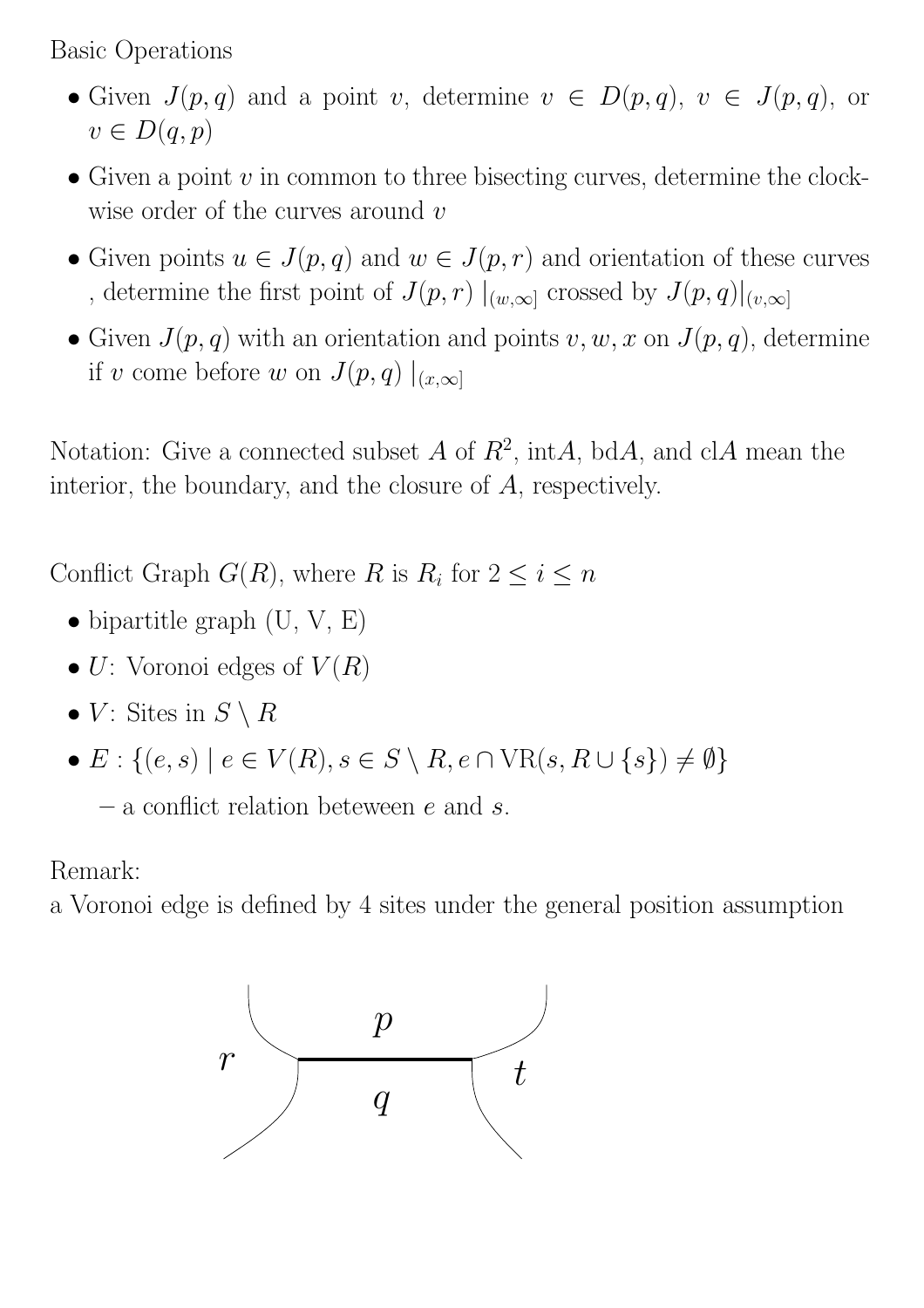#### Lemma 1

Let  $R \subseteq S$  and  $t \in S \setminus R$ . Let e be the Voronoi edge between  $VR(p, R)$  and  $VR(q, R)$ .  $e \cap VR(t, R \cup \{t\}) = e \cap R(t, \{p, q, t\})$ . (Local Test is enough) Proof:

# $\subseteq$ : Immediately from  $VR(t, R \cup \{t\}) \subseteq VR(t, \{p, q, t\})$

 $\supseteq$ : Let  $x \in e \cap \text{VR}(t, \{p, q, t\})$ 

- Since  $x \in e$ ,  $x \in \text{VR}(p, R) \cup \text{VR}(q, R)$  and  $x \notin \text{VR}(r, R) \supseteq \text{VR}(r, R \cup$  $\{t\}$  for any  $r \in R \setminus \{p,q\}.$
- Since  $x \in \text{VR}(t, \{p, q, t\}), x \notin \text{VR}(p, \{p, q, t\}) \cup \text{VR}(q, \{p, q, t\}) \supseteq$  $VR(p, R \cup \{t\}) \cup VR(q, R \cup \{t\})$
- $x \notin \text{VR}(r, R \cup \{t\})$  for any site  $r \in R \to x \in \text{VR}(t, R \cup \{t\})$

Insertiong  $s \in S \setminus R$  to compute  $V(R \cup \{s\})$  and  $G(R \cup \{s\})$  from  $V(R)$ and  $G(R)$ . Handle a conflict between s and a Voronoi edge e of  $VR(R)$ 

#### Lemma 2

cl  $e \cap$  cl  $VR(s, R \cup \{s\}) \neq \emptyset$  implies  $e \cap VR(s, R \cup \{s\}) = \emptyset$ proof

- Let x belong to cl  $e \cap$  cl  $VR(s, R \cup \{s\})$
- $x$  is an endpoint of  $e$ :
	- $x$  is the intersection among three curves in R
	- For any  $r \in R$ ,  $J(s,r)$  cannot pass through x due to the general position assumption
	- $-x \in D(s, r) \to$  the neighborhood of  $x \in D(s, r)$
	- $\exists y \in e$  belongs to  $VR(s, R \cup \{s\})$
- $x \in e \cap \text{bd } \text{VR}(s, R \cup \{s\})$ 
	- $-x \in J(p,q) \cap J(s,r)$
	- a point  $y \in e$  in the neighborhood of x such that  $y \in \text{VR}(s, R \cup \{s\})$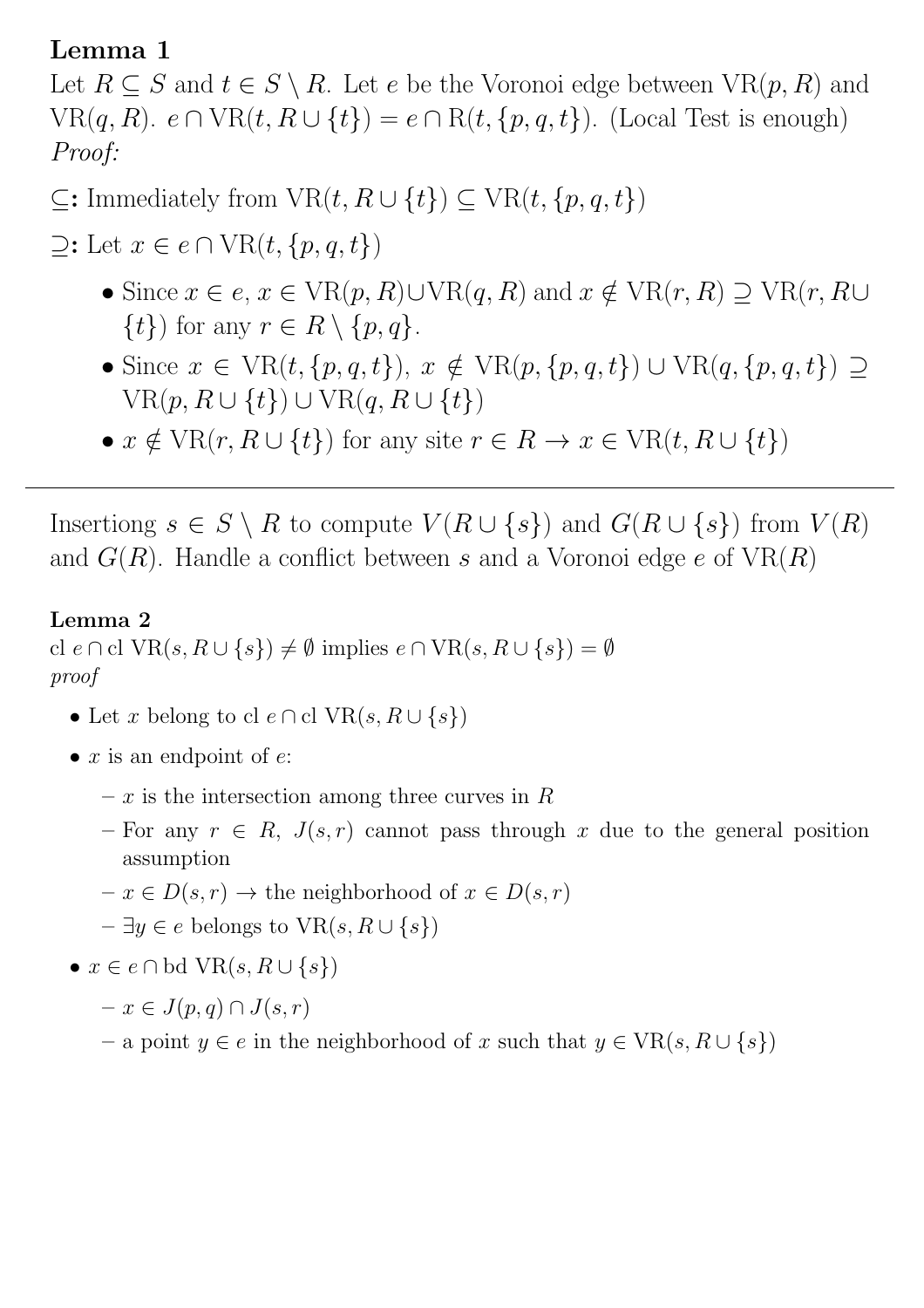Let  $\mathcal Q$  be  $\text{VR}(s, R \cup \{s\})$ 

### Lemma 3

 $\mathcal{Q} = \emptyset$  if and only if  $\deg_{G(R)}(s) = 0$ *proof*  $(\rightarrow)$  If  $\mathcal{Q} = \emptyset$ ,  $\deg_{G(R)}(s) = 0$  $(\leftarrow)$ 

- deg<sub> $G(R)(s) = 0$ </sub> implies cl  $\mathcal{Q} \subseteq \text{int } \nabla R(r, R)$  for some  $r \in R$
- $VR(r, R \cup \{s\}) = VR(r, R) Q$
- Since  $VR(r, R \cup \{s\})$  must be simply connected,  $\mathcal{Q} = \emptyset$

#### Lemma 4

Let I be  $V(R) \cap$  cl  $\mathcal{Q}$ .

I is a connected set which intersects bd  $\mathcal Q$  in at least two points.

# Proof:

- bd  $\mathcal Q$  is a closed curve which does not go through any vertex of  $V(R)$  due to the general position assumption.
- Let  $I_1, I_2, \ldots, I_k$  be connected components of I
- Claim:  $I_j$ ,  $1 \leq j \leq k$ , contains two points of bd  $\mathcal{Q}$ .
	- If  $I_j$  contains no point,  $I_j \subseteq \text{int } Q$ . In other words, for some  $r \in$ R, VR $(r, R)$  contains  $I_j$ , contradicting that VR $(r, R)$  must be simply connected
	- If  $I_j$  intersects exactly one point x on bd  $\mathcal{Q}$ , let e be the Voronoi edge of  $V(R)$  which contains x. Then both sides of e belong to the same Voronoi region. There exists a contradiction.

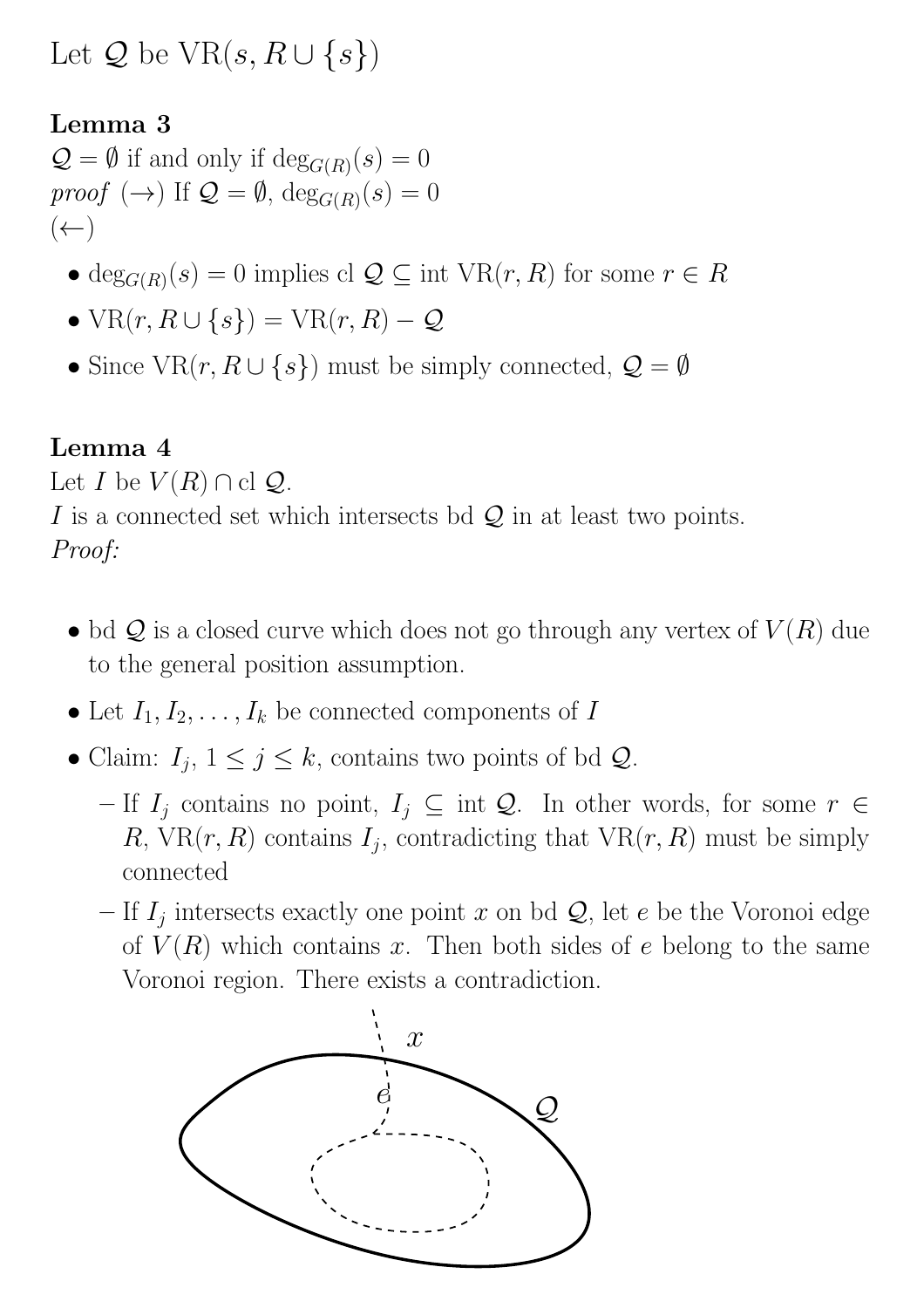- Assume the contrary that  $k \geq 2$ 
	- There is a path  $P \subseteq \text{cl } Q (\cup_{1 \leq j \leq k} I_j)$  connects two points on bd  $Q$ such that one component of  $Q-P$  contains  $I_1$  and the other component contains  $I_2$ .
	- Let x, y be the two endpoints of P and let  $r \in R$  such that  $P \subseteq$  $VR(r, R)$ .
	- Since  $x, y \notin V(R)$ , VR(r,  $R \cup \{s\}$ ) = VR(r,  $R) Q \neq \emptyset \rightarrow x, y \in$ cl VR $(r, R \cup \{s\})$
	- $-\text{ Since } x, y \in \text{cl } \text{VR}(r, R \cup \{s\}), \text{ there is a path } P' \subseteq \text{VR}(r, R \cup \{s\})$ with endpoints  $x$  and  $y$ .
	- $-P \circ P'$  is contained in cl  $VR(r, R)$  and contains either  $I_1$  and  $I_2$ , contradicting cl  $VR(r, R)$  is simply connected

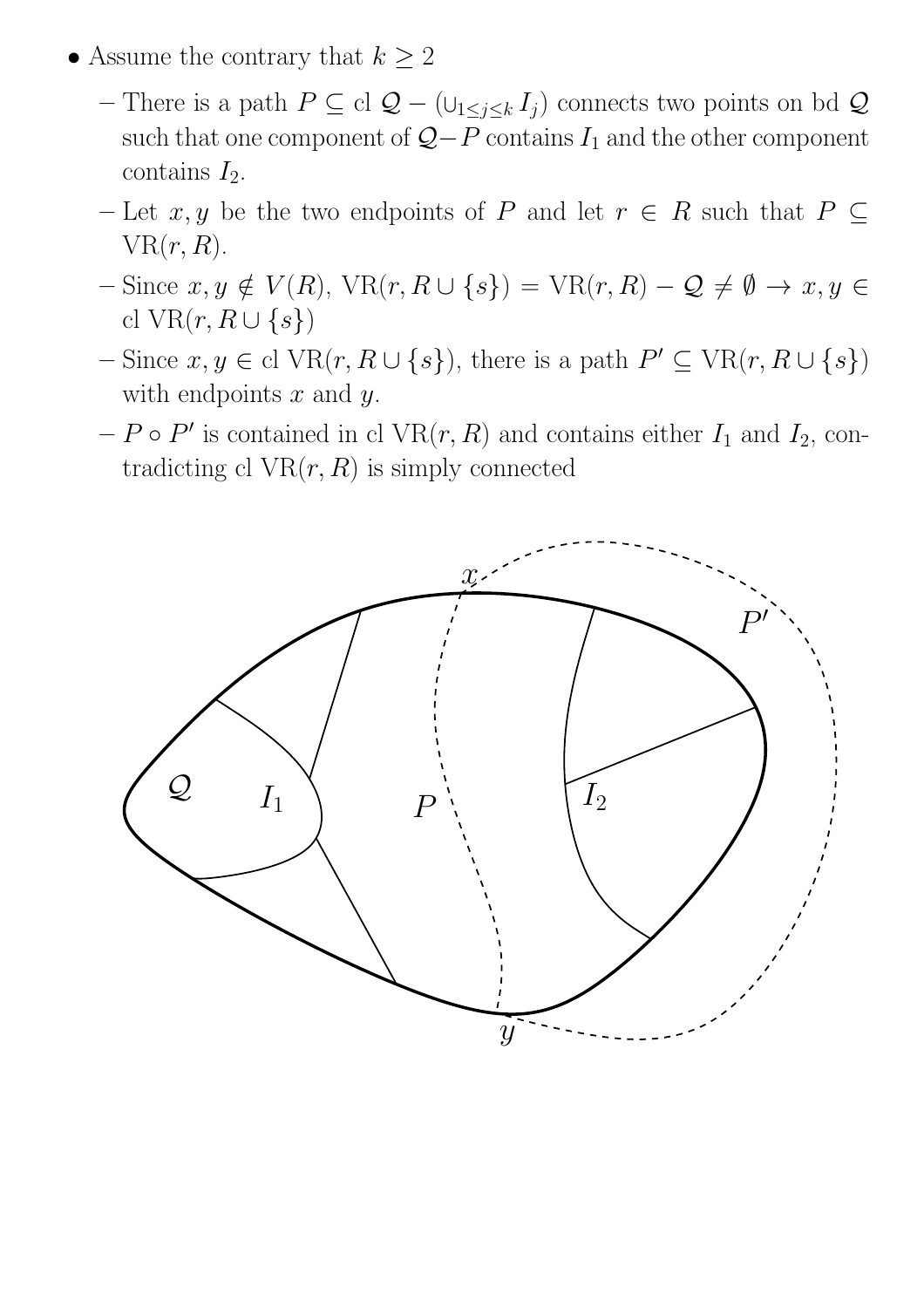# Lemma 5

Let e be an edge of  $V(R)$ . If  $e \cap \mathcal{Q} \neq \emptyset$ ,

- either  $(e \cap Q = V(R) \cap Q$  or  $e \cap Q$  is a single component),
- or  $e Q$  is a single component





# Proof

- Assume first  $e \cap \mathcal{Q} = V(R) \cap \mathcal{Q}$ 
	- Since  $V(R) \cap \mathcal{Q}$  is connected,  $e \cap \mathcal{Q}$  is connected
- Assume next t  $e \cap \mathcal{Q} \neq V(R) \cap \mathcal{Q}$ 
	- At least one endpoint of e is contained in  $\mathcal{Q}$
	- For every point  $x \in e \cap \mathcal{Q}$ , one of the subpaths of e connecting x to an endpoint of e must be contained in Q
	- $-e \cap Q$  or  $e Q$  is a single component

Rough Idea

- Let L be  $\{e \in V(R) \mid (e, s) \in G(R)\}\$
- For every edge  $e \in L$ , let  $e'$  be  $e \mathcal{Q} = e \text{VR}(s, R \cup \{s\})$ . If  $e$  is an edge between  $VR(p, R)$  and  $VR(q, R)$ ,  $e' = e - D(s, p) = e - D(s, q)$
- Let B be  $\{x \in x \text{ is an endpoint of } e' \text{ but is not an endpoint of } e\}$  $V(R) \cap$  bd  $\mathcal{Q}$
- bd  $Q$  is a cyclic ordering on the points in  $B$

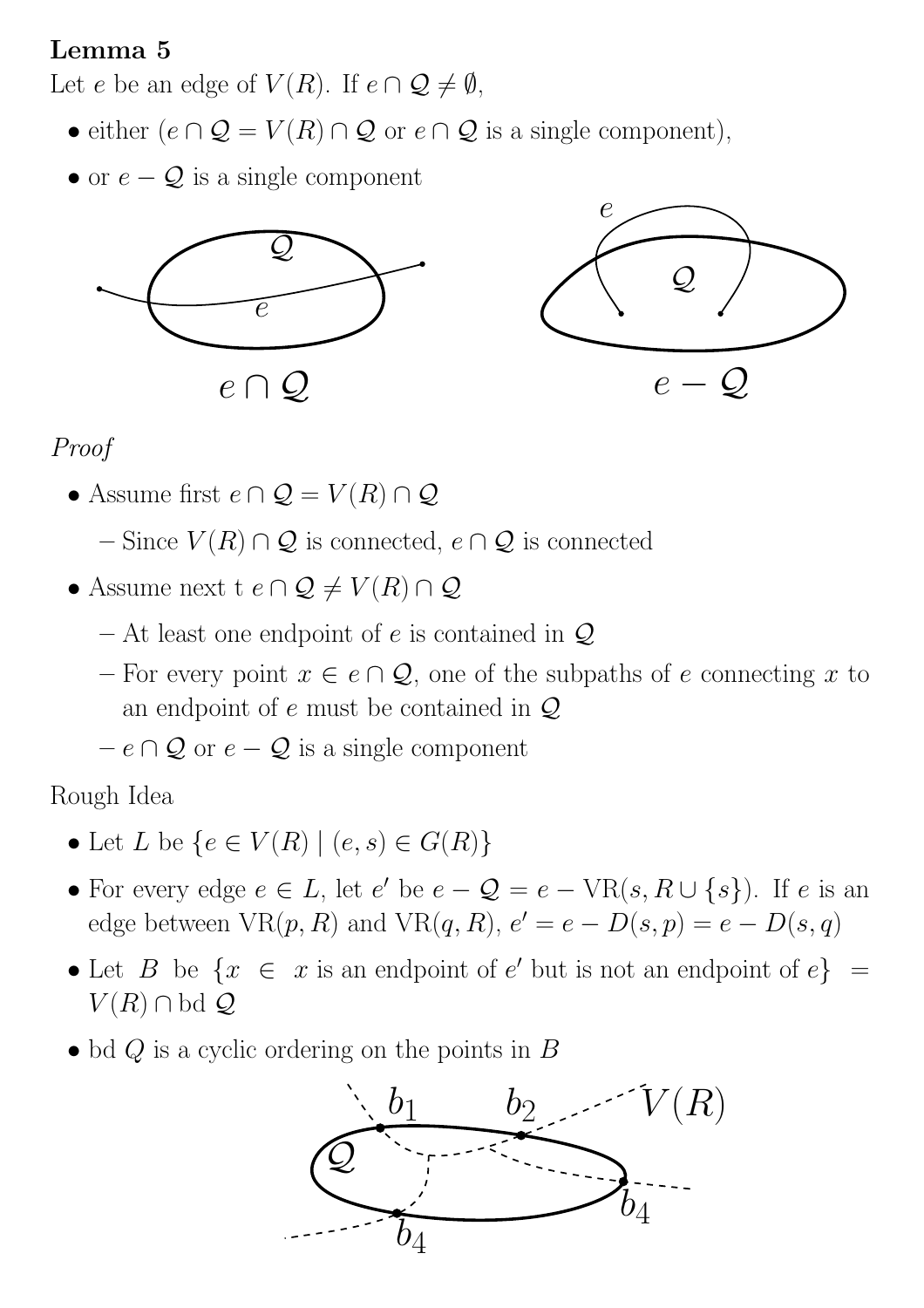**Step 1:** Compute  $e'$  for each edge  $e \in L$ 

**Step 2:** Compute B and cyclic ordering on B induced by bd  $\mathcal{Q}$ 

- **Step 3:** Let  $x_1, \ldots, x_k$  be the set B in its cyclic ordering  $(x_{k+1} = x_1)$ , and let  $r_i$  such that  $(x_i, x_{i+1}) \in \text{VR}(r_i, r)$ 
	- For  $1 \leq i \leq k$ , add the part of  $J(r_i, s)$  with endpoints  $x_i$  and  $x_{i+1}$

# Lemma 6

 $V(R\cup\{s\})$  can be constructed from  $V(R)$  and  $G(R)$  in time  $O(\deg_{G(R)}(s)+1)$ 

# Lemma 7

 $G(R \cup \{s\})$  can be constructed from  $V(R)$  and  $G(R)$  in  $O(\Sigma_{(e,s)\in G(R)}\deg_{G(R)}(e))$  time

- 1. Edges of  $V(R \cup \{S\})$  which were alreay edges of  $V(R)$  don't changes
- 2. Edges of  $V(R \cup \{S\})$  which are parts of edges in L
	- consider each edge  $e \in L$
	- If  $e \subseteq Q$ , e has to be deleted from conflict graph.
	- If  $e \nsubseteq Q$ ,  $e Q$  consists at most two subsegment.
	- let e' be one of the subsegments and let t be a site in  $S \setminus R \cup \{s\}.$
	- $e' \cap \text{VR}(t, R \cup \{s, t\}) = e' \cap_{r \in R} D(t, r) \cap D(t, s) = e' \cap \text{VR}(t, R \cup$  $\{t\}) \cap D(t, s) \subseteq e \cap \text{VR}(t, R \cup \{t\})$
	- Any site  $t$  in conflict with  $e'$  must be in conflict with  $e$
	- Takes time  $O(\sum_{e \in L} \deg_{G(R)}(e)) = O(\sum_{(e,s) \in G(R)} \deg_{G(R)}(e))$
- 3. Edges of  $VR(s, R \cup \{s\})$  which are complete new
	- Let  $e_{12}$  connect  $x_1$  and  $x_2$  in B
	- Let  $e_{12}$  belong to  $VR(p, R)$  such that  $e_{12}$  belongs to  $J(p, s)$
	- Let  $x_1 \in e_1$  of  $VR(p, R)$  and  $x_2 \in e_2$  of  $VR(p, R)$
	- Let P be the part of bd  $VR(p, R)$  which connects  $x_1$  and  $x_2$  and is contained in cl Q.
	- Lemma 8 will prove that If  $t \in S \setminus R \cup \{s\}$  is in conflict with  $e_{12}$ , t must be in conflict with either  $e_1, e_2$  or one of the edges of  $P$
	- Each edge in  $L$  is involved at most twice, takes time  $O(\Sigma_{(e,s)\in G(R)} \deg_{G(R)}(e))$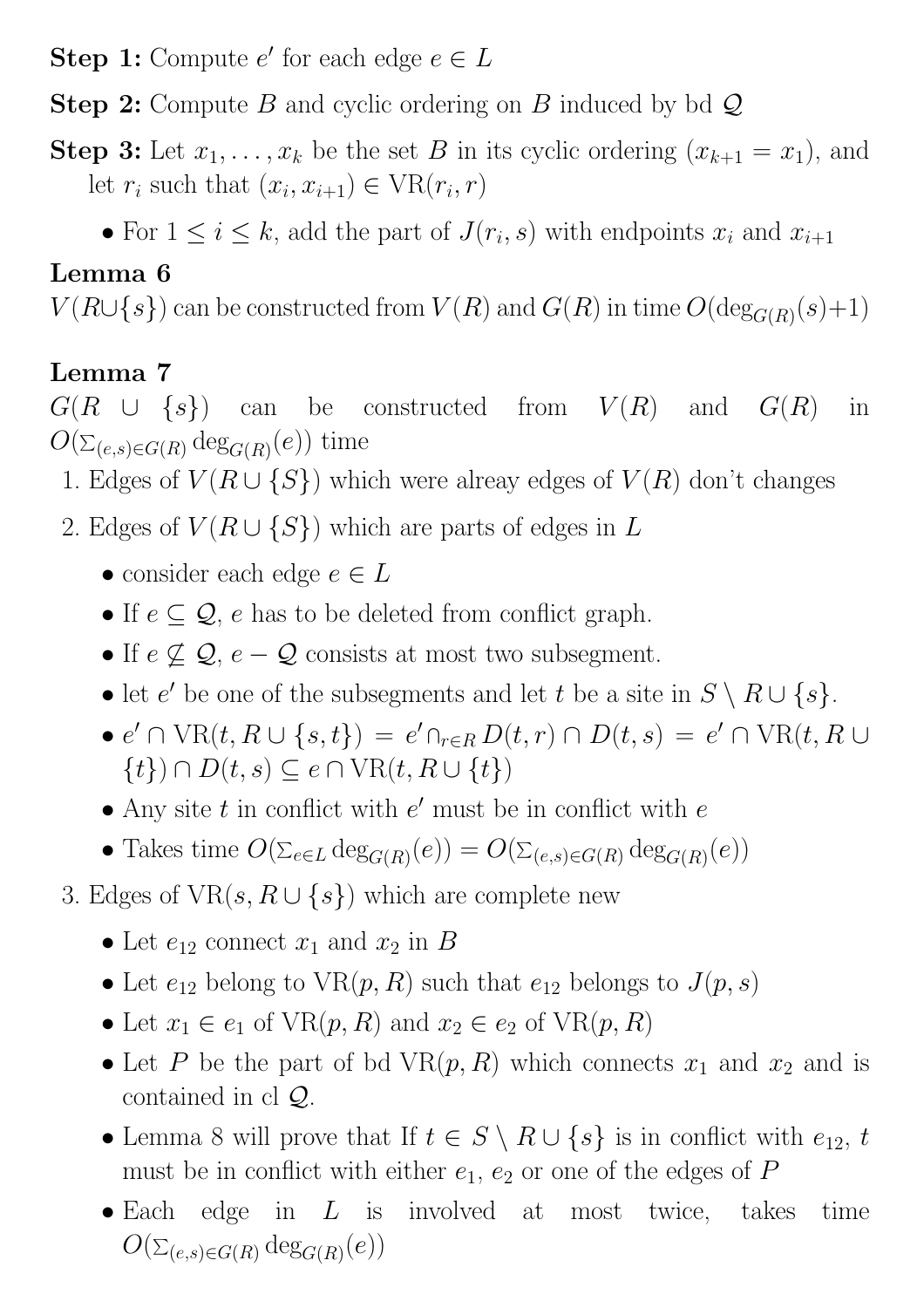# Lemma 7

Let  $t \in S \setminus (R \cup \{s\})$  and let t conflict with  $e_{12}$  in  $V(R \cup \{s\})$  (as defined in Lemma 7). t conflicts with  $e_1, e_2$ , or one of the edges of P.

# Proof:

- By the definition of conflict, a point  $x \in e_{12}$  exists such that  $x \in \text{VR}(t, R\cup \text{P})$  $\{s, t\} \subseteq \text{VR}(t, R \cup \{t\})$
- Assume the contrary that t does not conflict with  $e_1, e_2$ , or one edge of P.
- For any sufficiently small neighborhood of  $U(x_1)$  of  $x_1$ ,  $VR(t, R\cup\{s,t\})\cap$  $U(x_1) \subseteq \text{VR}(t, R \cup \{t\}) \cap U(x_1) = \emptyset$ , and it is also tru for  $x_2$ .
- Let p be a site in R such that  $e_{12} \subseteq \text{cl VR}(p, R \cup \{s\})$ , implying that  $x_1, x_2 \in \text{cl VR}(p, R \cup \{s\})$
- There is a path P' from  $x_1$  to  $x_2$  completely inside  $VR(p, R\{s, t\}) \subseteq$  $VR(p, R \cup \{t\}).$
- The cycle  $x_1 \circ P \circ x_2 \circ P'$  contains  $\text{VR}(t, R \cup \{t\})$  and is contained in  $VR(p, R \cup \{t\}).$
- contradict  $VR(p, R \cup \{t\})$  is simply connected



#### Theorem 1

Let  $s \in S \setminus R$ .  $G(R \cup \{s\})$  and  $V(R \cup \{s\})$  can be constructed from  $G(R)$ and  $V(R)$  in time  $O(\Sigma_{(e,s)\in G(R)} \deg_{G(R)}(e))$